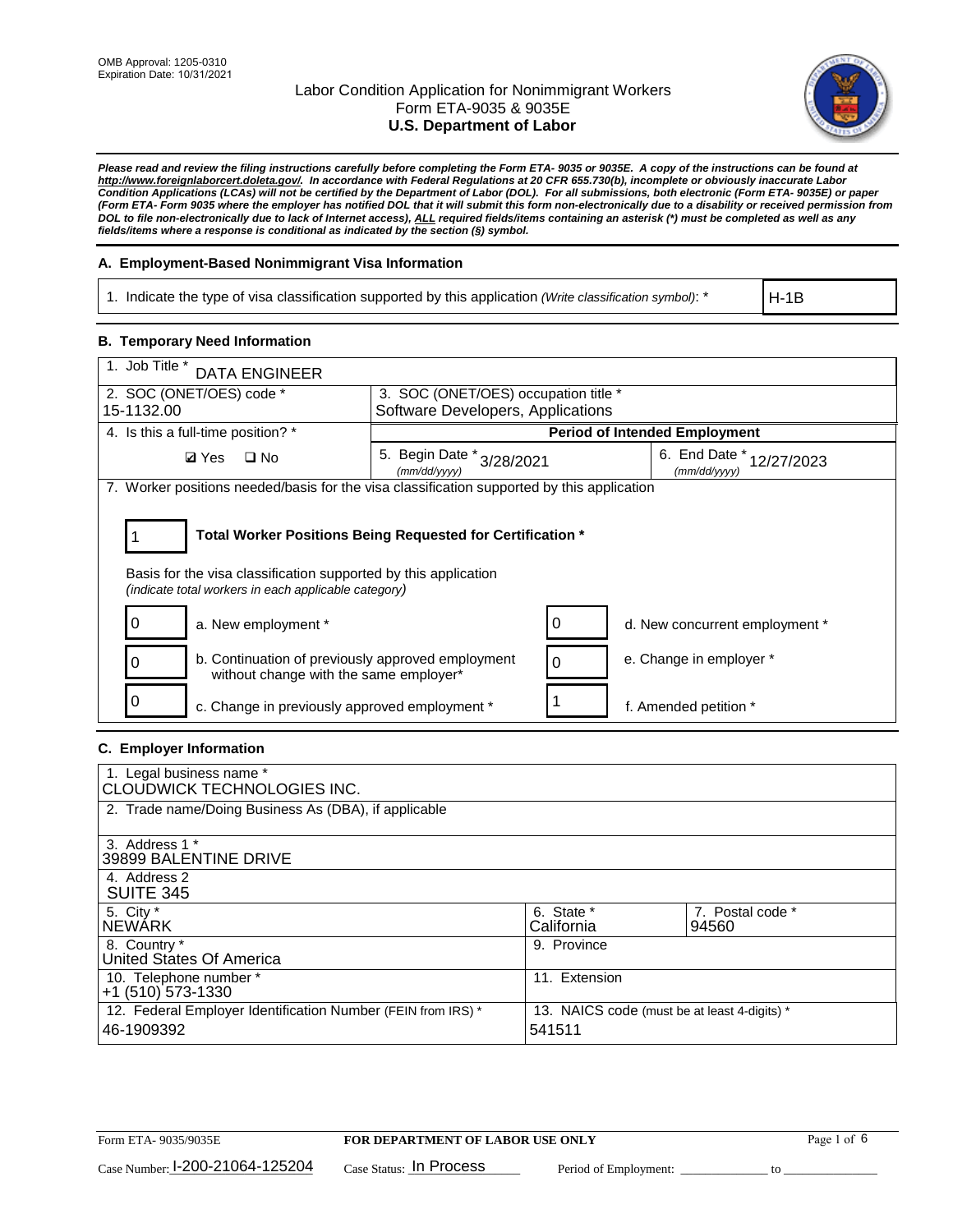

## **D. Employer Point of Contact Information**

**Important Note**: The information contained in this Section must be that of an employee of the employer who is authorized to act on behalf of the employer in labor certification matters. The information in this Section must be different from the agent or attorney information listed in Section E, unless the attorney is an employee of the employer.

| 1. Contact's last (family) name *                   | 2. First (given) name * |                          | 3. Middle name(s)         |
|-----------------------------------------------------|-------------------------|--------------------------|---------------------------|
| <b>CHHABRA</b>                                      | <b>MANINDER</b>         |                          | <b>SINGH</b>              |
| 4. Contact's job title *<br>CHIEF EXECUTIVE OFFICER |                         |                          |                           |
| 5. Address 1 *<br>39899 BALENTINE DRIVE             |                         |                          |                           |
| 6. Address 2<br><b>SUITE 345</b>                    |                         |                          |                           |
| 7. City *<br><b>NEWÁRK</b>                          |                         | 8. State *<br>California | 9. Postal code *<br>94560 |
| 10. Country *<br>United States Of America           |                         | 11. Province             |                           |
| 12. Telephone number *                              | Extension<br>13.        | 14. E-Mail address       |                           |
| +1 (510) 573-1330                                   |                         | MANI@CLOUDWICK.COM       |                           |

# **E. Attorney or Agent Information (If applicable)**

**Important Note**: The employer authorizes the attorney or agent identified in this section to act on its behalf in connection with the filing of this application.

| 1. Is the employer represented by an attorney or agent in the filing of this application? *<br>If "Yes," complete the remainder of Section E below. |  |                 |                                                 |                               |                              | <b>Ø</b> Yes<br>$\square$ No                         |  |
|-----------------------------------------------------------------------------------------------------------------------------------------------------|--|-----------------|-------------------------------------------------|-------------------------------|------------------------------|------------------------------------------------------|--|
| 2. Attorney or Agent's last (family) name §                                                                                                         |  |                 | 3. First (given) name $\S$<br>4. Middle name(s) |                               |                              |                                                      |  |
| AHLUWALIA                                                                                                                                           |  | <b>INDERJIT</b> |                                                 |                               | <b>SINGH</b>                 |                                                      |  |
| 5. Address 1 §<br>1871 THE ALAMEDA                                                                                                                  |  |                 |                                                 |                               |                              |                                                      |  |
| 6. Address 2<br>SUITE 333                                                                                                                           |  |                 |                                                 |                               |                              |                                                      |  |
| 7. City §<br>SAN JOSE                                                                                                                               |  |                 | 8. State §<br>California                        |                               | 95126                        | 9. Postal code §                                     |  |
| 10. Country §<br>United States Of America                                                                                                           |  |                 | 11. Province                                    |                               |                              |                                                      |  |
| 12. Telephone number §                                                                                                                              |  | 13. Extension   |                                                 | 14. E-Mail address            |                              |                                                      |  |
| +1 (408) 981-7696                                                                                                                                   |  |                 |                                                 | INDER@AHLUWALIA-FIRM.COM      |                              |                                                      |  |
| 15. Law firm/Business name §                                                                                                                        |  |                 |                                                 |                               | 16. Law firm/Business FEIN § |                                                      |  |
| THE AHLUWALIA FIRM                                                                                                                                  |  |                 |                                                 | 26-2910905                    |                              |                                                      |  |
| 17. State Bar number (only if attorney) §                                                                                                           |  |                 |                                                 | standing (only if attorney) § |                              | 18. State of highest court where attorney is in good |  |
| 26168                                                                                                                                               |  |                 | Tennessee                                       |                               |                              |                                                      |  |
| 19. Name of the highest State court where attorney is in good standing (only if attorney) §                                                         |  |                 |                                                 |                               |                              |                                                      |  |
| TENNESSEE SUPREME COURT                                                                                                                             |  |                 |                                                 |                               |                              |                                                      |  |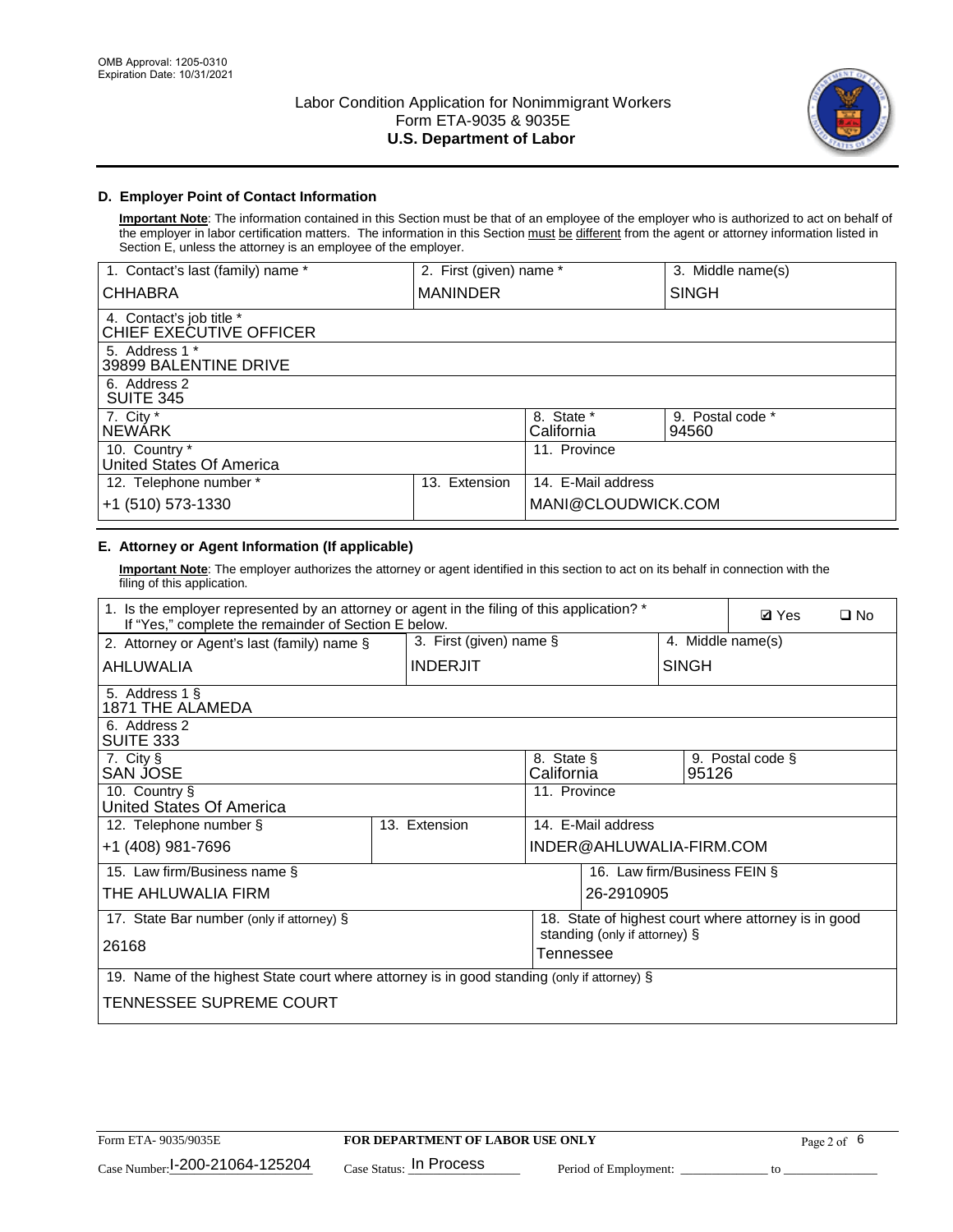

#### **F. Employment and Wage Information**

**Important Note**: The employer must define the intended place(s) of employment with as much geographic specificity as possible. Each intended place(s) of employment listed below must be the worksite or physical location where the work will actually be performed and cannot be a P.O. Box. The employer must identify all intended places of employment, including those of short duration, on the LCA. 20 CFR 655.730(c)(5). If the employer is submitting this form non-electronically and the work is expected to be performed in more than one location, an attachment must be submitted in order to complete this section. An employer has the option to use either a single Form ETA-9035/9035E or multiple forms to disclose all intended places of employment. If the employer has more than ten (10) intended places of employment at the time of filing this application, the employer must file as many additional LCAs as are necessary to list all intended places of employment. See the form instructions for further information about identifying all intended places of employment.

#### a.*Place of Employment Information* 1

|                                                                              | 1. Enter the estimated number of workers that will perform work at this place of employment under<br>the LCA.*                 |  | 1                                        |                      |                          |              |  |  |
|------------------------------------------------------------------------------|--------------------------------------------------------------------------------------------------------------------------------|--|------------------------------------------|----------------------|--------------------------|--------------|--|--|
|                                                                              | 2. Indicate whether the worker(s) subject to this LCA will be placed with a secondary entity at this<br>place of employment. * |  |                                          |                      | <b>Ø</b> Yes             | $\square$ No |  |  |
|                                                                              | 3. If "Yes" to question 2, provide the legal business name of the secondary entity. §                                          |  |                                          |                      |                          |              |  |  |
|                                                                              | NIKE, INC.                                                                                                                     |  |                                          |                      |                          |              |  |  |
|                                                                              | 4. Address 1 *<br>20510 NW EVERGREEN PKWY                                                                                      |  |                                          |                      |                          |              |  |  |
|                                                                              | 5. Address 2                                                                                                                   |  |                                          |                      |                          |              |  |  |
|                                                                              | 6. City $*$<br>7. County *<br><b>HILLSBORO</b><br>Washington                                                                   |  |                                          |                      |                          |              |  |  |
| Oregon                                                                       | 8. State/District/Territory *                                                                                                  |  | 9. Postal code *<br>97124                |                      |                          |              |  |  |
| 10. Wage Rate Paid to Nonimmigrant Workers *<br>10a. Per: (Choose only one)* |                                                                                                                                |  |                                          |                      |                          |              |  |  |
|                                                                              | □ Hour □ Week □ Bi-Weekly □ Month ☑ Year<br>From $\frac{1}{3}$ 125424 00 To: $\frac{1}{3}$ 150000 00                           |  |                                          |                      |                          |              |  |  |
|                                                                              | 11. Prevailing Wage Rate *<br>11a. Per: (Choose only one)*                                                                     |  |                                          |                      |                          |              |  |  |
|                                                                              | 125424 00<br>$\mathbf{\$}$                                                                                                     |  | □ Hour □ Week □ Bi-Weekly □ Month ☑ Year |                      |                          |              |  |  |
|                                                                              | Questions 12-14. Identify the source used for the prevailing wage (PW) (check and fully complete only one): *                  |  |                                          |                      |                          |              |  |  |
| 12.                                                                          | A Prevailing Wage Determination (PWD) issued by the Department of Labor                                                        |  |                                          |                      | a. PWD tracking number § |              |  |  |
| 13.                                                                          | A PW obtained independently from the Occupational Employment Statistics (OES) Program                                          |  |                                          |                      |                          |              |  |  |
| $\mathbf v$                                                                  | a. Wage Level (check one): §                                                                                                   |  |                                          | b. Source Year §     |                          |              |  |  |
|                                                                              | D IV<br>□⊪<br>$\square$ $\square$<br>$\Box$ N/A<br>□⊥                                                                          |  |                                          | 7/1/2020 - 6/30/2021 |                          |              |  |  |
| 14.                                                                          | A PW obtained using another legitimate source (other than OES) or an independent authoritative source                          |  |                                          |                      |                          |              |  |  |
|                                                                              | a. Source Type (check one): §<br>b. Source Year §<br>$\Box$ CBA<br>$\Box$ DBA<br>$\square$ SCA<br>$\Box$ Other/ PW Survey      |  |                                          |                      |                          |              |  |  |
|                                                                              | c. If responded "Other/ PW Survey" in question 14.a, enter the name of the survey producer or publisher §                      |  |                                          |                      |                          |              |  |  |
|                                                                              | d. If responded "Other/ PW Survey" in question 14.a, enter the title or name of the PW survey §                                |  |                                          |                      |                          |              |  |  |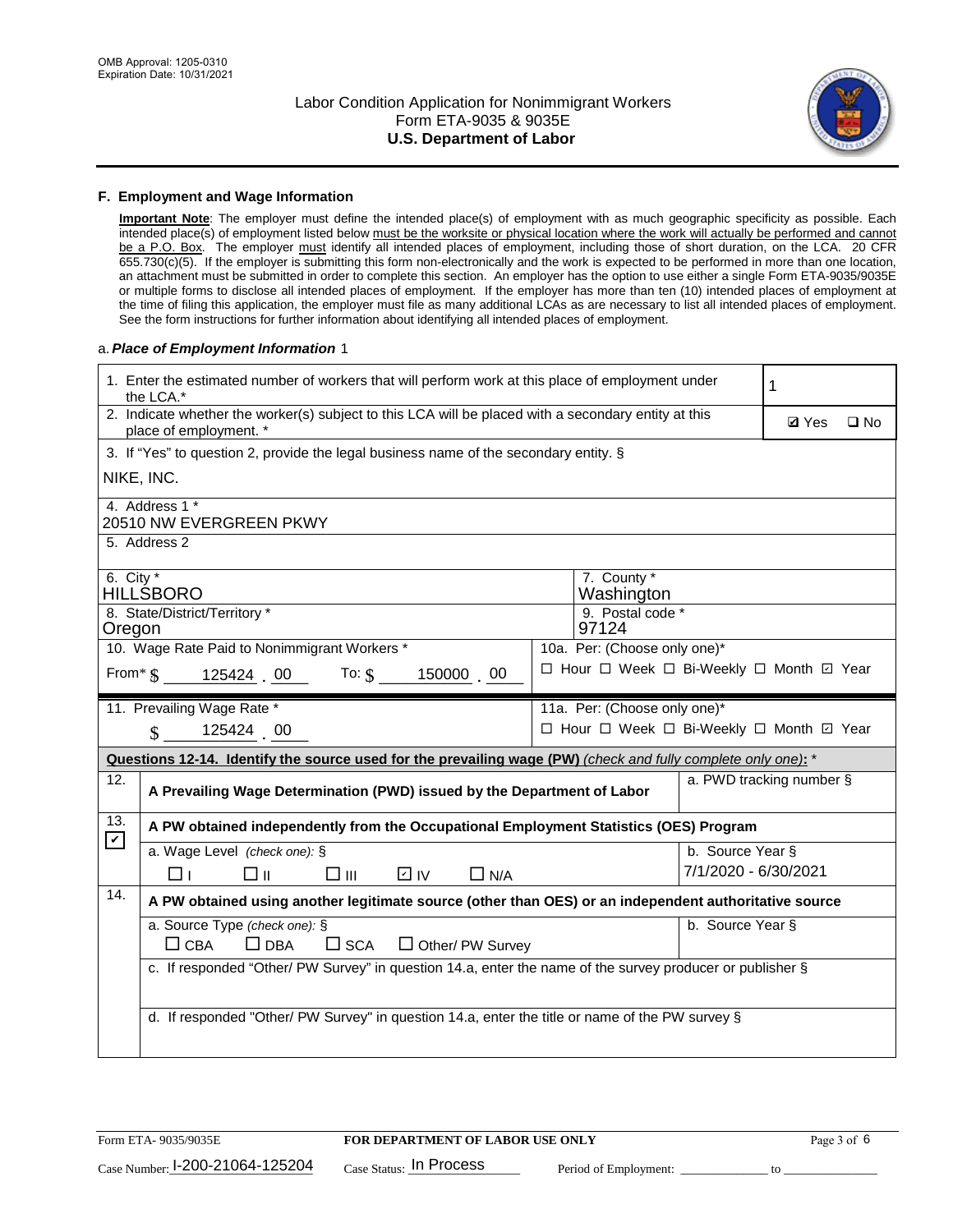

## **G. Employer Labor Condition Statements**

! *Important Note:* In order for your application to be processed, you MUST read Section G of the Form ETA-9035CP - General Instructions for the 9035 & 9035E under the heading "Employer Labor Condition Statements" and agree to all four (4) labor condition statements summarized below:

- (1) **Wages:** The employer shall pay nonimmigrant workers at least the prevailing wage or the employer's actual wage, whichever is higher, and pay for non-productive time. The employer shall offer nonimmigrant workers benefits and eligibility for benefits provided as compensation for services on the same basis as the employer offers to U.S. workers. The employer shall not make deductions to recoup a business expense(s) of the employer including attorney fees and other costs connected to the performance of H-1B, H-1B1, or E-3 program functions which are required to be performed by the employer. This includes expenses related to the preparation and filing of this LCA and related visa petition information. 20 CFR 655.731;
- (2) **Working Conditions:** The employer shall provide working conditions for nonimmigrants which will not adversely affect the working conditions of workers similarly employed. The employer's obligation regarding working conditions shall extend for the duration of the validity period of the certified LCA or the period during which the worker(s) working pursuant to this LCA is employed by the employer, whichever is longer. 20 CFR 655.732;
- (3) **Strike, Lockout, or Work Stoppage:** At the time of filing this LCA, the employer is not involved in a strike, lockout, or work stoppage in the course of a labor dispute in the occupational classification in the area(s) of intended employment. The employer will notify the Department of Labor within 3 days of the occurrence of a strike or lockout in the occupation, and in that event the LCA will not be used to support a petition filing with the U.S. Citizenship and Immigration Services (USCIS) until the DOL Employment and Training Administration (ETA) determines that the strike or lockout has ended. 20 CFR 655.733; and
- (4) **Notice:** Notice of the LCA filing was provided no more than 30 days before the filing of this LCA or will be provided on the day this LCA is filed to the bargaining representative in the occupation and area of intended employment, or if there is no bargaining representative, to workers in the occupation at the place(s) of employment either by electronic or physical posting. This notice was or will be posted for a total period of 10 days, except that if employees are provided individual direct notice by e-mail, notification need only be given once. A copy of the notice documentation will be maintained in the employer's public access file. A copy of this LCA will be provided to each nonimmigrant worker employed pursuant to the LCA. The employer shall, no later than the date the worker(s) report to work at the place(s) of employment, provide a signed copy of the certified LCA to the worker(s) working pursuant to this LCA. 20 CFR 655.734.

1. **I have read and agree to** Labor Condition Statements 1, 2, 3, and 4 above and as fully explained in Section G of the Form ETA-9035CP – General Instructions for the 9035 & 9035E and the Department's regulations at 20 CFR 655 Subpart H. \*

**Ø**Yes ロNo

### **H. Additional Employer Labor Condition Statements –H-1B Employers ONLY**

!**Important Note***:* In order for your H-1B application to be processed, you MUST read Section H – Subsection 1 of the Form ETA 9035CP – General Instructions for the 9035 & 9035E under the heading "Additional Employer Labor Condition Statements" and answer the questions below.

#### *a. Subsection 1*

| 1. At the time of filing this LCA, is the employer H-1B dependent? §                                                                                                                                                                           | ⊡ Yes                                                                                     | $\square$ No |              |  |  |  |
|------------------------------------------------------------------------------------------------------------------------------------------------------------------------------------------------------------------------------------------------|-------------------------------------------------------------------------------------------|--------------|--------------|--|--|--|
| 2. At the time of filing this LCA, is the employer a willful violator? $\S$                                                                                                                                                                    | $\Box$ Yes                                                                                | ⊡ No         |              |  |  |  |
| 3. If "Yes" is marked in questions H.1 and/or H.2, you must answer "Yes" or "No" regarding<br>whether the employer will use this application ONLY to support H-1B petitions or extensions of<br>status for exempt H-1B nonimmigrant workers? § | <b>☑</b> Yes                                                                              | $\Box$ No    |              |  |  |  |
| 4. If "Yes" is marked in question H.3, identify the statutory basis for the<br>exemption of the H-1B nonimmigrant workers associated with this<br>LCA. §                                                                                       | $\Box$ \$60,000 or higher annual wage<br>□ Master's Degree or higher in related specialty |              |              |  |  |  |
| H-1B Dependent or Willful Violator Employers -Master's Degree or Higher Exemptions ONLY                                                                                                                                                        |                                                                                           |              |              |  |  |  |
| 5. Indicate whether a completed Appendix A is attached to this LCA covering any H-1B<br>nonimmigrant worker for whom the statutory exemption will be based <b>ONLY</b> on attainment of a<br>Master's Degree or higher in related specialty. § | $\Box$ Yes                                                                                | ⊟ No         | <b>Q</b> N/A |  |  |  |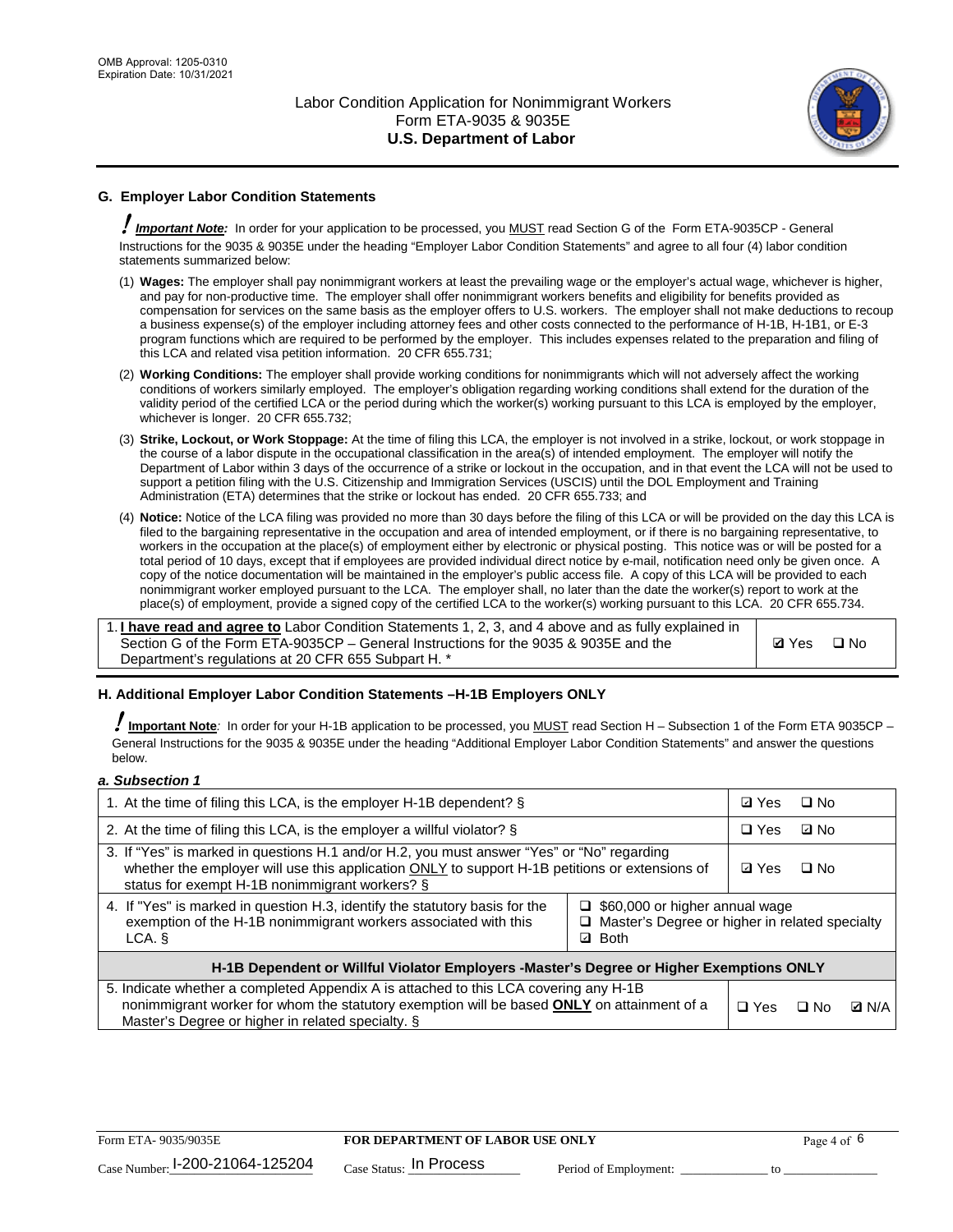

**If you marked "Yes" to questions H.a.1 (H-1B dependent) and/or H.a.2 (H-1B willful violator) and "No" to question H.a.3 (exempt H-1B nonimmigrant workers), you MUST read Section H – Subsection 2 of the Form ETA 9035CP – General Instructions for the 9035 & 9035E under the heading "Additional Employer Labor Condition Statements" and indicate your agreement to all three (3) additional statements summarized below.**

#### *b. Subsection 2*

- A. **Displacement:** An H-1B dependent or willful violator employer is prohibited from displacing a U.S. worker in its own workforce within the period beginning 90 days before and ending 90 days after the date of filing of the visa petition. 20 CFR 655.738(c);
- B. **Secondary Displacement:** An H-1B dependent or willful violator employer is prohibited from placing an H-1B nonimmigrant worker(s) with another/secondary employer where there are indicia of an employment relationship between the nonimmigrant worker(s) and that other/secondary employer (thus possibly affecting the jobs of U.S. workers employed by that other employer), unless and until the employer subject to this LCA makes the inquiries and/or receives the information set forth in 20 CFR 655.738(d)(5) concerning that other/secondary employer's displacement of similarly employed U.S. workers in its workforce within the period beginning 90 days before and ending 90 days after the date of such placement. 20 CFR 655.738(d). Even if the required inquiry of the secondary employer is made, the H-1B dependent or willful violator employer will be subject to a finding of a violation of the secondary displacement prohibition if the secondary employer, in fact, displaces any U.S. worker(s) during the applicable time period; and
- C. **Recruitment and Hiring:** Prior to filing this LCA or any petition or request for extension of status for nonimmigrant worker(s) supported by this LCA, the H-1B dependent or willful violator employer must take good faith steps to recruit U.S. workers for the job(s) using procedures that meet industry-wide standards and offer compensation that is at least as great as the required wage to be paid to the nonimmigrant worker(s) pursuant to 20 CFR 655.731(a). The employer must offer the job(s) to any U.S. worker who applies and is equally or better qualified for the job than the nonimmigrant worker. 20 CFR 655.739.

| 6. I have read and agree to Additional Employer Labor Condition Statements A, B, and C above and |       |           |
|--------------------------------------------------------------------------------------------------|-------|-----------|
| as fully explained in Section H – Subsections 1 and 2 of the Form ETA 9035CP – General           | □ Yes | $\Box$ No |
| Instructions for the 9035 & 9035E and the Department's regulations at 20 CFR 655 Subpart H. §    |       |           |

### **I. Public Disclosure Information**

! **Important Note***:* You must select one or both of the options listed in this Section.

| 1. Public disclosure information in the United States will be kept at: * |  |  |  |  |  |  |
|--------------------------------------------------------------------------|--|--|--|--|--|--|
|--------------------------------------------------------------------------|--|--|--|--|--|--|

**sqrt** Employer's principal place of business □ Place of employment

### **J. Notice of Obligations**

A. Upon receipt of the certified LCA, the employer must take the following actions:

- o Print and sign a hard copy of the LCA if filing electronically (20 CFR 655.730(c)(3));<br>
Maintain the original signed and certified LCA in the employer's files (20 CFR 655.7
- Maintain the original signed and certified LCA in the employer's files (20 CFR 655.705(c)(2); 20 CFR 655.730(c)(3); and 20 CFR 655.760); and
- o Make a copy of the LCA, as well as necessary supporting documentation required by the Department of Labor regulations, available for public examination in a public access file at the employer's principal place of business in the U.S. or at the place of employment within one working day after the date on which the LCA is filed with the Department of Labor (20 CFR 655.705(c)(2) and 20 CFR 655.760).
- B. The employer must develop sufficient documentation to meet its burden of proof with respect to the validity of the statements made in its LCA and the accuracy of information provided, in the event that such statement or information is challenged (20 CFR 655.705(c)(5) and 20 CFR 655.700(d)(4)(iv)).
- C. The employer must make this LCA, supporting documentation, and other records available to officials of the Department of Labor upon request during any investigation under the Immigration and Nationality Act (20 CFR 655.760 and 20 CFR Subpart I).

*I declare under penalty of perjury that I have read and reviewed this application and that to the best of my knowledge, the*  information contained therein is true and accurate. I understand that to knowingly furnish materially false information in the *preparation of this form and any supplement thereto or to aid, abet, or counsel another to do so is a federal offense punishable by fines, imprisonment, or both (18 U.S.C. 2, 1001,1546,1621).*

| 1. Last (family) name of hiring or designated official *<br><b>CHHABRA</b> |                         | <b>MANINDER</b>                         |                       | 2. First (given) name of hiring or designated official * | S  | 3. Middle initial § |
|----------------------------------------------------------------------------|-------------------------|-----------------------------------------|-----------------------|----------------------------------------------------------|----|---------------------|
| 4. Hiring or designated official title *<br>CHIEF EXECUTIVE OFFICER        |                         |                                         |                       |                                                          |    |                     |
| 5. Signature *                                                             |                         |                                         |                       | 6. Date signed *                                         |    |                     |
|                                                                            |                         |                                         |                       |                                                          |    |                     |
| Form ETA-9035/9035E                                                        |                         | <b>FOR DEPARTMENT OF LABOR USE ONLY</b> |                       |                                                          |    | Page 5 of 6         |
| $_{\text{Case Number:}}$ 1-200-21064-125204                                | Case Status: In Process |                                         | Period of Employment: |                                                          | tΩ |                     |